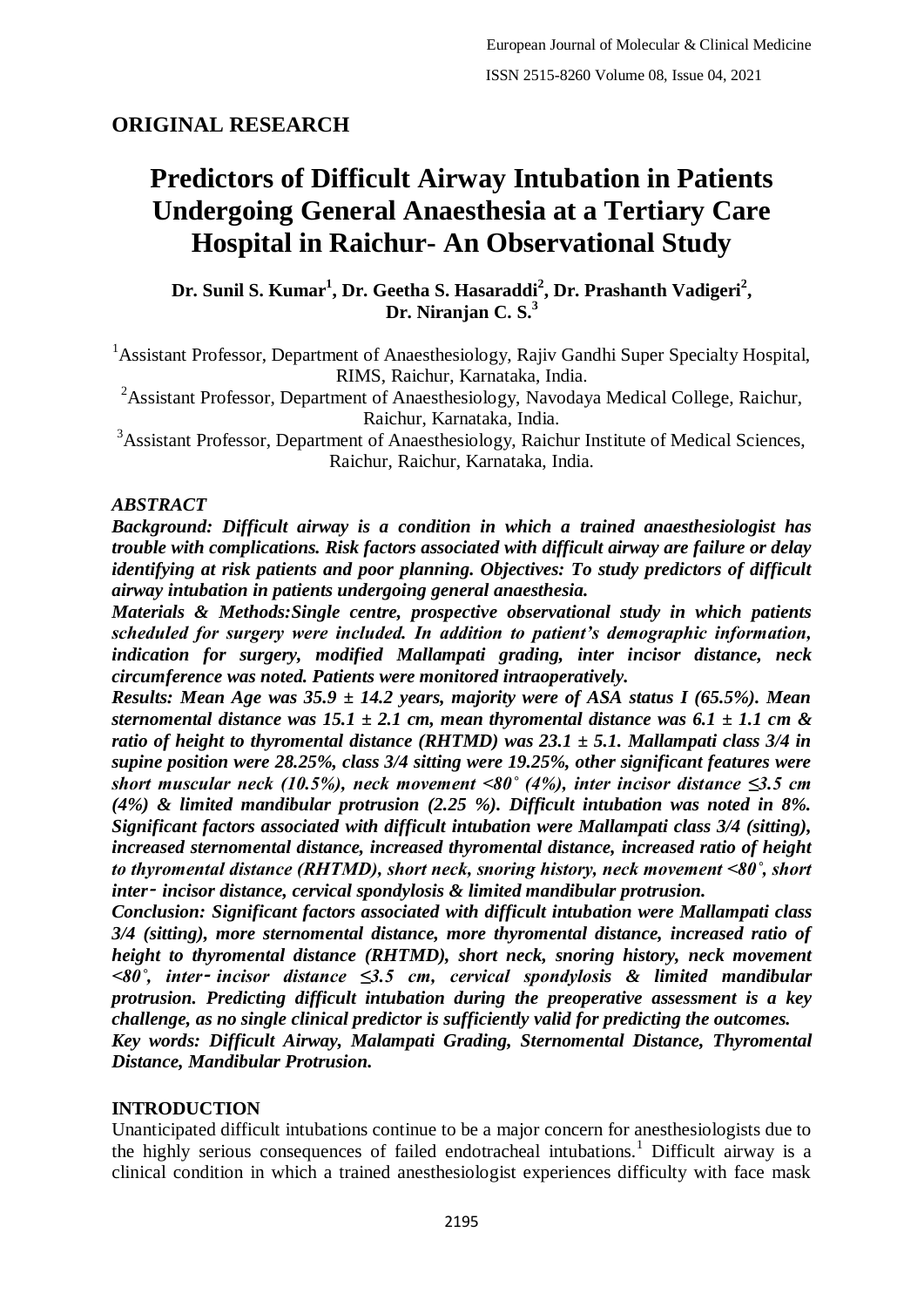ventilation and/or laryngoscopy and/or intubation. Difficulties in intubation have been related with serious complications, particularly when unsuccessful intubation has occurred. Poor recognition of at-risk patients has been classified as one of the causes of difficult airway management.<sup>2</sup>

The incidence of difficult intubation in surgical patients undergoing general anesthesia is estimated to be approximately 1–18%, whereas that of failure to intubate is  $0.05-0.35\%$ .<sup>3,4</sup> Risk factors connected to difficult airway setting include poor identification of at-risk patients, poor or inadequate planning, inadequate delivery of skilled staff and equipment, delayed detection of events, and failed rescue due to failure in interpretation of the capnography. $5,6$ 

Anaesthesia in a patient with a difficult airway can result in both direct airway trauma and morbidity from hypoxia and hypercarbia. Much of the morbidity precisely attributable to managing a difficult airway comes from an interruption of gas exchange (hypoxia and hypercapnia), which may then cause brain injury and cardiovascular activation or depression.<sup>7</sup> Difficult airway in a patient is most likely to be evident in an operating room, nonetheless, succeeding events might happen in various places and involve physician or nonphysician providers. In present study we aimed to study predictors of difficult airway intubation in patients undergoing general anaesthesia.

## **MATERIALS & METHODS**

It was a single-centre, prospective, observational study in which patients from age group 18- 60 years, with American Society of Anaesthesiologists (ASA) status I and II, scheduled for surgery under general anaesthesia and requiring endotracheal intubation were included. The study was conducted for a period of two months. The sample size was calculated using the formula n=  $4pq/d2$ , where p=10, q=100-p= 90, allowable error d=3 and the calculated sample size estimated was 4009. Study was explained to patients/ relatives  $\&$  a written informed consent was obtained. Patient's demographic details (age, gender, anthropometric measurements), indication of surgery, medical history (comorbidities, present medications, any history of snoring and difficult intubation in the previous surgery), laboratory & radiological investigations were noted in case record proforma. In preanaesthetic evaluation, Modified Mallampati grading, inter‑ incisor distance, neck circumference (NC) at the level of cricoid cartilage, and TMD (Thyromental distance) measured by straight distance from thyroid notch to inner mentum with neck in extended position were noted. In the operating room, standard monitoring was established (electrocardiogram, non-invasive blood pressure, pulse oximetry, and capnography) and patients was positioned in sniffing position. After preoxygenation with 100% O2 for 3 min, patient was induced, and intubation was attempted. Intubation difficulty was assessed by intubation difficulty scale (IDS) developed by Adnet et al.8 Patients from age group 18-60 years, with American Society of Anaesthesiologists (ASA) status I and II, scheduled for surgery under general anaesthesia and requiring endotracheal intubation were included in the study. Patients with upper airway pathology, neck mass, and cervical spine injury and pregnant females were excluded. Data was collected and compiled using Microsoft Excel and was analysed using SPSS 23.0 version. Difference of proportions between qualitative variables were tested using chi- square test or Fisher exact test as applicable. P value less than 0.05 was considered as statistically significant.

## **RESULTS**

During study period 400 patients were considered for present study. Mean Age of cases was  $35.9 \pm 14.2$  years, with male predominance (68.5 %), majority were of ASA status I (65.5%), Mean Weight was  $59.1 \pm 11.8$  kgs, mean Height was  $158.9 \pm 9.2$  cms & mean Body mass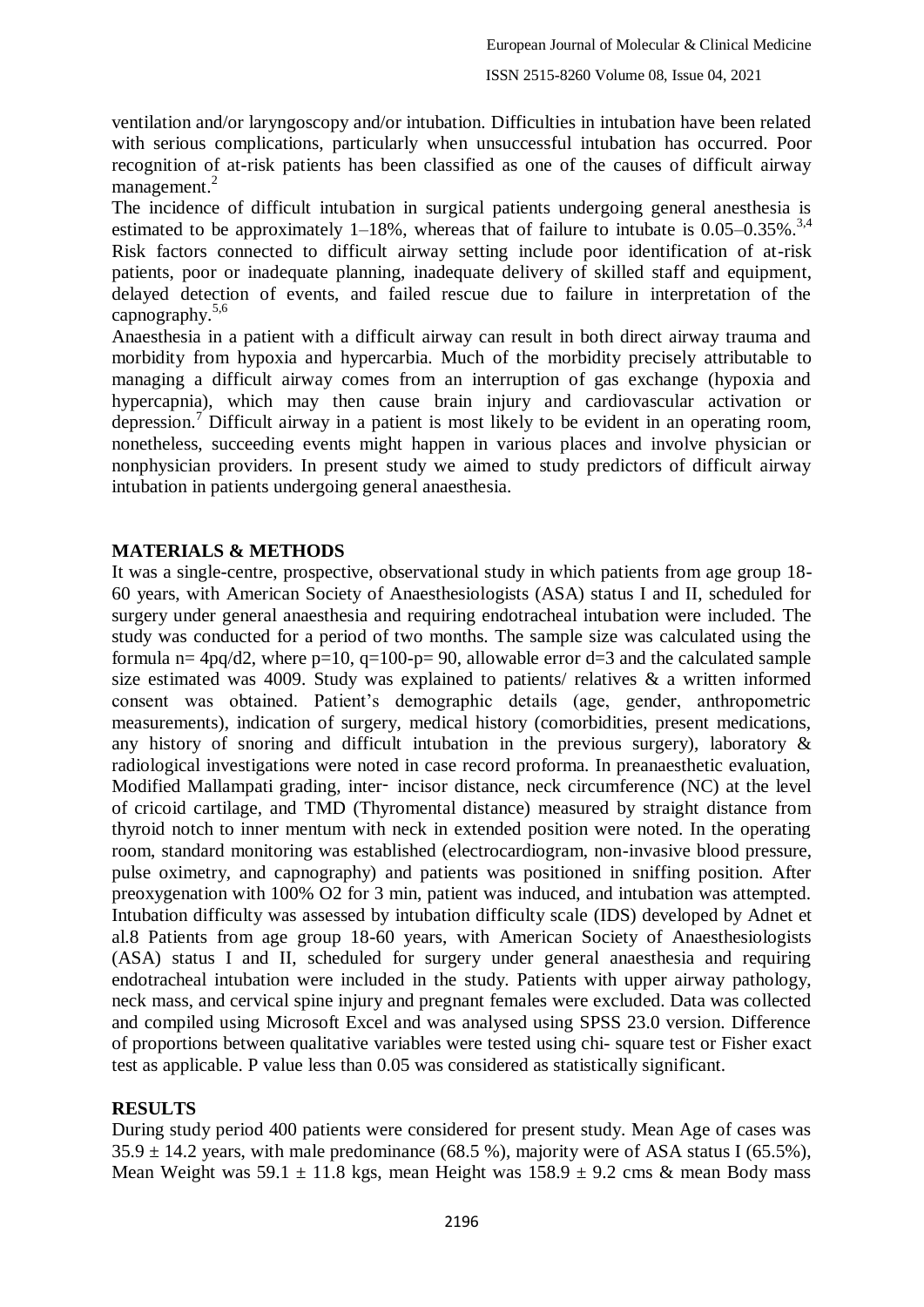index (kg/m2) was  $23.1 \pm 5.6$  kg/m2. Other characteristics like mean sternomental distance was 15.1  $\pm$  2.1 cm, mean thyromental distance was 6.1  $\pm$  1.1 cm & ratio of height to thyromental distance (RHTMD) was  $23.1 \pm 5.1$ . Based on Mallampati class, class  $3/4$  in supine position were 28.25% while Mallampati class 3/4 sitting were 19.25%, other significant features were short muscular neck  $(10.5\%)$ , neck movement <80 $\degree$  (4%), inter incisor distance  $\leq$ 3.5 cm (4%) & limited mandibular protrusion (2.25 %).

| <b>Patient characteristics</b>                  | No. of cases    | <b>Percentages</b> |
|-------------------------------------------------|-----------------|--------------------|
|                                                 | $(n=400)$       |                    |
| Mean Age (yr.)                                  | $35.9 \pm 14.2$ |                    |
| Gender                                          |                 |                    |
| Male                                            | 274             | 68.50              |
| Female                                          | 126             | 31.50              |
| <b>ASA</b> status                               |                 |                    |
|                                                 | 262             | 65.50              |
| П                                               | 138             | 34.50              |
| Mean Weight (kg)                                | $59.1 \pm 11.8$ |                    |
| Mean Height (cm)                                | $158.9 \pm 9.2$ |                    |
| Mean Body mass index (kg/m2)                    | $23.1 \pm 5.6$  |                    |
| Other characteristics                           |                 |                    |
| Sternomental distance (cm)                      | $15.1 \pm 2.1$  |                    |
| Thyromental distance (cm)                       | $6.1 \pm 1.1$   |                    |
| Ratio of height to thyromental distance (RHTMD) | $23.1 \pm 5.1$  |                    |
| Mallampati class                                |                 |                    |
| Mallampati class 3/4 (supine)                   | 113             | 28.25              |
| Mallampati class 3/4 (sitting)                  | 77              | 19.25              |
| Short muscular neck                             | 42              | 10.50              |
| Neck movement <80°                              | 16              | 04.00              |
| Inter-incisor distance $\leq$ 3.5 cm            | 11              | 04.00              |
| Limited mandibular protrusion                   | 9               | 02.25              |

#### **Table I Overall patient data**

Difficult intubation (IDS scale  $> 5$ ) was noted in 32 patients (8%). Significant factors associated with difficult intubation (IDS scale  $> 5$ ) were Mallampati class 3/4 (sitting), more sternomental distance, more thyromental distance, increased ratio of height to thyromental distance (RHTMD), short neck, snoring history, neck movement <80˚, inter‑ incisor distance  $\leq$ 3.5 cm, cervical spondylosis & limited mandibular protrusion.

## **Table II Study characteristics**

| Laryngoscopy               | Easy $(n=368)$ | $\frac{6}{9}$ | Difficult $(n=32)$ | $\%$  | D     |  |  |
|----------------------------|----------------|---------------|--------------------|-------|-------|--|--|
|                            | No. of cases/  |               | No. of cases/      |       | value |  |  |
|                            | $mean \pm SD$  |               | $mean \pm SD$      |       |       |  |  |
| Mallampati class (sitting) |                |               |                    |       |       |  |  |
|                            | 10             | 02.72         |                    |       | 0.645 |  |  |
|                            | 180            | 48.91         |                    | 9.52  |       |  |  |
|                            | 123            | 33.42         |                    | 19.05 |       |  |  |
|                            | 46             | 12.50         |                    | 28.57 |       |  |  |
|                            |                | 02.45         |                    | 42.86 |       |  |  |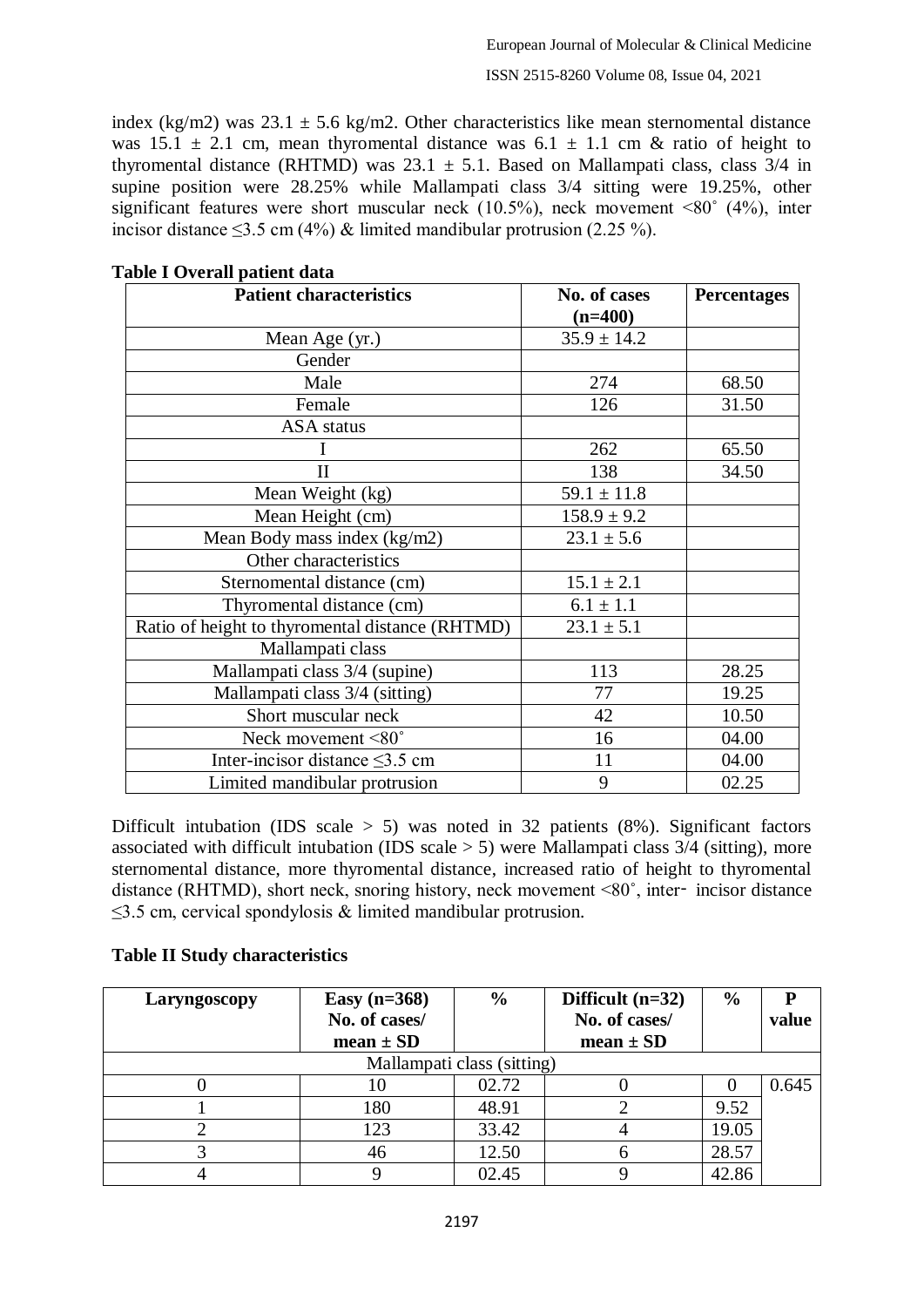| Other characteristics                                 |                |       |                |       |       |  |  |  |
|-------------------------------------------------------|----------------|-------|----------------|-------|-------|--|--|--|
| Sternomental distance<br>(cm)                         | $15.1 \pm 1.8$ |       | $13.1 \pm 1.9$ |       | 0.028 |  |  |  |
| Thyromental distance<br>(cm)                          | $6.7 \pm 1.0$  |       | $5.8 \pm 1.1$  |       | 0.001 |  |  |  |
| Ratio of height to<br>thyromental distance<br>(RHTMD) | $23.9 \pm 4.1$ |       | $26.1 \pm 5.6$ |       | 0.001 |  |  |  |
| Short neck                                            | 15             | 5.88  | 14             | 66.67 | 0.001 |  |  |  |
| Snoring history                                       | 28             | 10.98 | 11             | 52.38 | 0.001 |  |  |  |
| Neck movement <80°                                    | 5              | 1.96  | 6              | 28.57 | 0.001 |  |  |  |
| Inter-incisor Distance<br>$\leq$ 3.5 cm               | 7              | 2.75  | $\overline{4}$ | 19.05 | 0.001 |  |  |  |
| Cervical spondylosis                                  | $\mathbf{1}$   | 0.39  | 3              | 14.29 | 0.001 |  |  |  |
| Limited mandibular<br>protrusion                      | 5              | 1.96  | $\mathbf{1}$   | 4.76  | 0.031 |  |  |  |
| Beard                                                 | 13             | 5.1   | $\overline{2}$ | 9.52  | 0.092 |  |  |  |
| Facial<br>malformation/deformity                      | 3              | 1.18  | 1              | 4.76  | 0.62  |  |  |  |
| Receding mandible                                     |                | 0.39  |                | 4.76  | 0.0   |  |  |  |

ISSN 2515-8260 Volume 08, Issue 04, 2021

### **DISCUSSION**

Although the incidence of difficult or failed tracheal intubation is comparatively less, unforeseen difficulties and poorly managed situations may lead to a life threatening condition or even death.<sup>10</sup> Predictors of difficult direct laryngoscopy are limited mouth opening, limited mandibular protrusion, narrow dental arch, decreased thyromental distance, modified Mallampati class 3 or 4, decreased submandibular compliance, decreased sternomental distance, limited head and upper neck extension, increased neck circumference as well as pregnant patients, those suffering from facial/maxillary trauma, those with small mandibles or intra-oral pathology such as infections or tumours are all more likely to present difficulties during intubation. $^{11}$ 

Many studies have been done to conclude that the use of Modified Mallampati test or Thyromental distance as a single examination is of limited value whereas some found combination of these tests to be more useful in predicting difficult airway and intubation.<sup>12,13</sup>

Among the 200 patients, Dhanger S et al., $\frac{1}{4}$  noted that 26 patients had difficult intubation with an incidence of 13%. Among different variables, the Mallampati score and neck circumference/thyromental distance (NC/TMD) were independently associated with difficult intubation. Receiver operating characteristic curve showed a cut‑ off point of 3 or 4 for Mallampati score and 5.62 for NC/TMD to predict difficult intubation.

Prakash S et al.,<sup>15</sup> studied 330 adult patients receiving general anaesthesia with tracheal intubation, were studied, incidence of difficult laryngoscopy and intubation was 9.7% and 4.5%, respectively. On univariate analysis showed that increasing age and weight, male gender, modified Mallampati class (MMC) 3 and 4 in sitting and supine positions, inter–incisor distance (IID)  $\leq$ 3.5 cm, thyromental (TMD) and sternomental distance, ratio of height and TMD, short neck, limited mandibular protrusion, decreased range of neck movement, history of snoring, receding mandible and cervical spondylosis were associated with difficult laryngoscopy. Multivariate analysis identified four variables that were independently associated with difficult laryngoscopy: MMC class 3 and 4, range of neck movement  $\leq 80^\circ$ , IID  $\leq 3.5$  cm and snoring. Similar findings were noted in present study.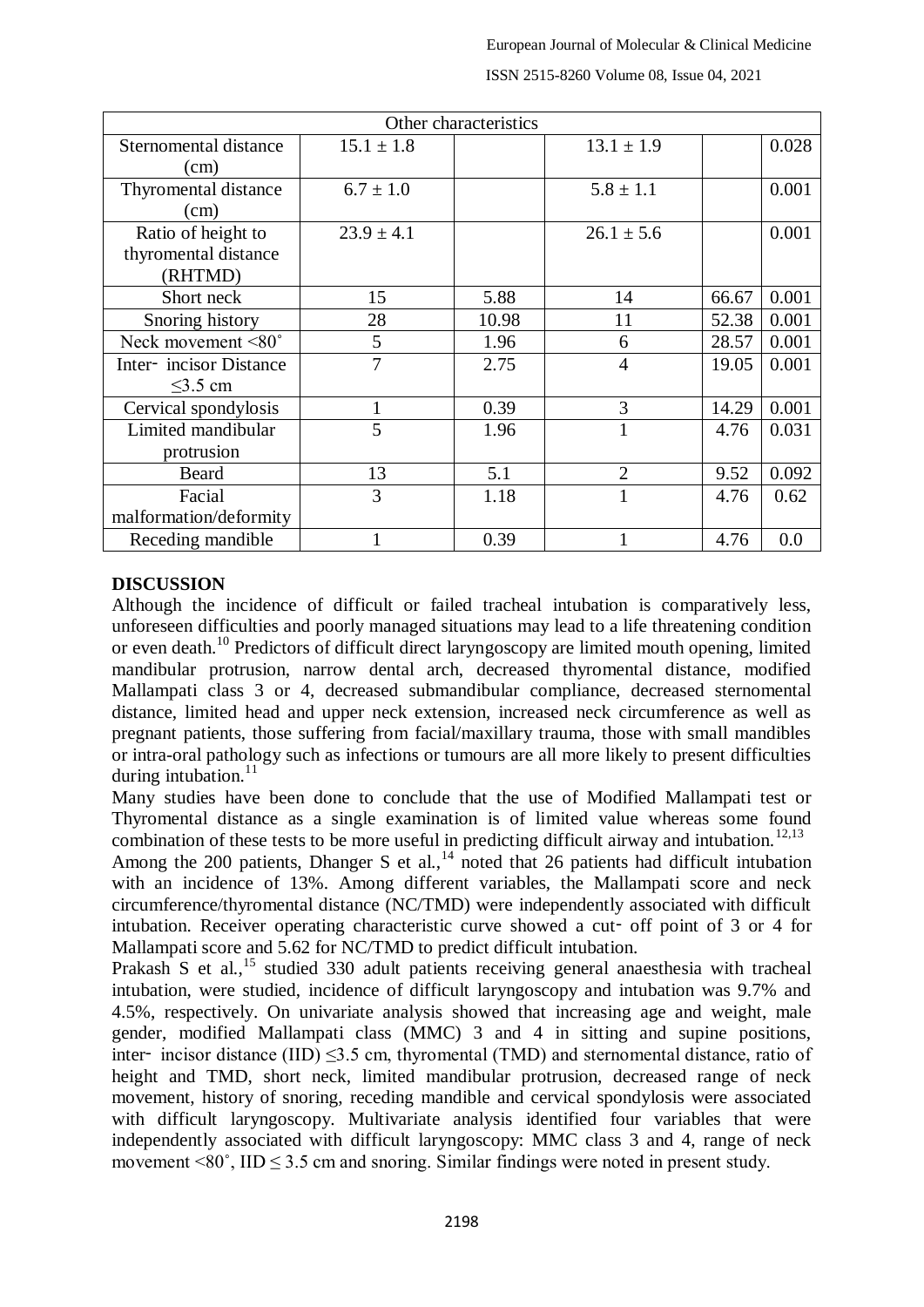In study by Hemanth N et al.,<sup>16</sup> difficult tracheal intubation was observed in 26.7% of all patients studied. Sensitivity, specificity, PPV, NPV and accuracy for upper- lip bite test (ULBT) was 6.3%, 97.7%, 50%, 74.1% and 73.3%, respectively, whereas those for Mallampati test (MMT) were 25%, 86.4%, 40%, 76% and 70%, respectively. Mallampati test (MMT) showed 50% sensitivity and 84.5% specificity in assessing difficulty in intubation when compared with ULBT, whereas all the other methods have shown 0% sensitivity. MMT is a better predictor of difficulty in intubation when compared with ULBT due to its high sensitivity, better specificity, PPV and accuracy.

AK Gupta et al.<sup>17</sup> conducted a study on Kashmir population regarding predictors of difficult intubation and reported the sensitivity, specificity, PPV and NPV of Mallampati class as 77.3%, 98.2%, 48.7% and 99.5%, respectively.

Wajekar AS et al.,<sup>18</sup> compared upper lip bite test (ULBT), modified Mallampati test (MMC) and thyromental distance (TMD) individually and in various combinations to verify which of these predictor tests are significantly associated with difficult glottic exposure. Among 402 ASA I and II adult patients, incidence of difficult laryngoscopy was 11.4% and failure to intubate 0.49%. None of the three are a suitable predictive test when used alone. Combination of tests added incremental diagnostic value.

In many clinical situations the application of external laryngeal pressure facilitates a laryngoscopic view and intubation can be performed without difficulty. In addition, direct laryngoscopy is not the only way to secure and maintain an airway, although it is the most common means of facilitating intubation.<sup>19</sup>

Parameters, such as interincisor distance (IID), mandibular protrusion (MP), thyromental distance (TMD), sternomental distance (SMD), oropharyngeal space (modified Mallampati class), and grade of laryngoscopic view, are the most commonly used preoperative tests that can assist to predict difficult intubation. For each of these parameters, there are several airway measures available, and their reliability and predictive ability varies widely.

If the cases of difficult airway could be predicted confidently in the preoperative period, the anesthesiologist could plan the safest and the most effective way of managing tracheal intubation by arranging special equipment like stylet, gum elastic bougie or plan for procedures like fiberoptic intubation, tracheostomy etc.

## **CONCLUSION**

Predicting difficult intubation during the preoperative assessment is a key challenge, as no single clinical predictor is sufficiently valid for predicting the outcomes. Significant factors associated with difficult intubation (IDS scale  $> 5$ ) were Mallampati class 3/4 (sitting), more sternomental distance, more thyromental distance, increased ratio of height to thyromental distance (RHTMD), short neck, snoring history, neck movement <80˚, inter‑ incisor distance  $\leq$ 3.5 cm, cervical spondylosis & limited mandibular protrusion.

## **REFERENCES**

- 1. Yıldırım İ, İnal MT, Memiş D, Turan FN. Determining the efficiency of different preoperative difficult intubation tests on patients undergoing caesarean section. Balkan Med J. 2017;34(5):436–43.
- 2. Lema-Florez E, Gomez-Menendez JM, Ariza F, Marin-Prado A. Wristbands use to identify adult patients with difficult airway: a scoping review. Braz J Anesthesiol. 2021 Mar-Apr;71(2):142-147.
- 3. Tse JC, Rimm EB, Hussain A. Predicting difficult endotracheal intubation in surgical patients scheduled for general anesthesia: A prospective blind study. Anesth Analg 1995;81:254-8.